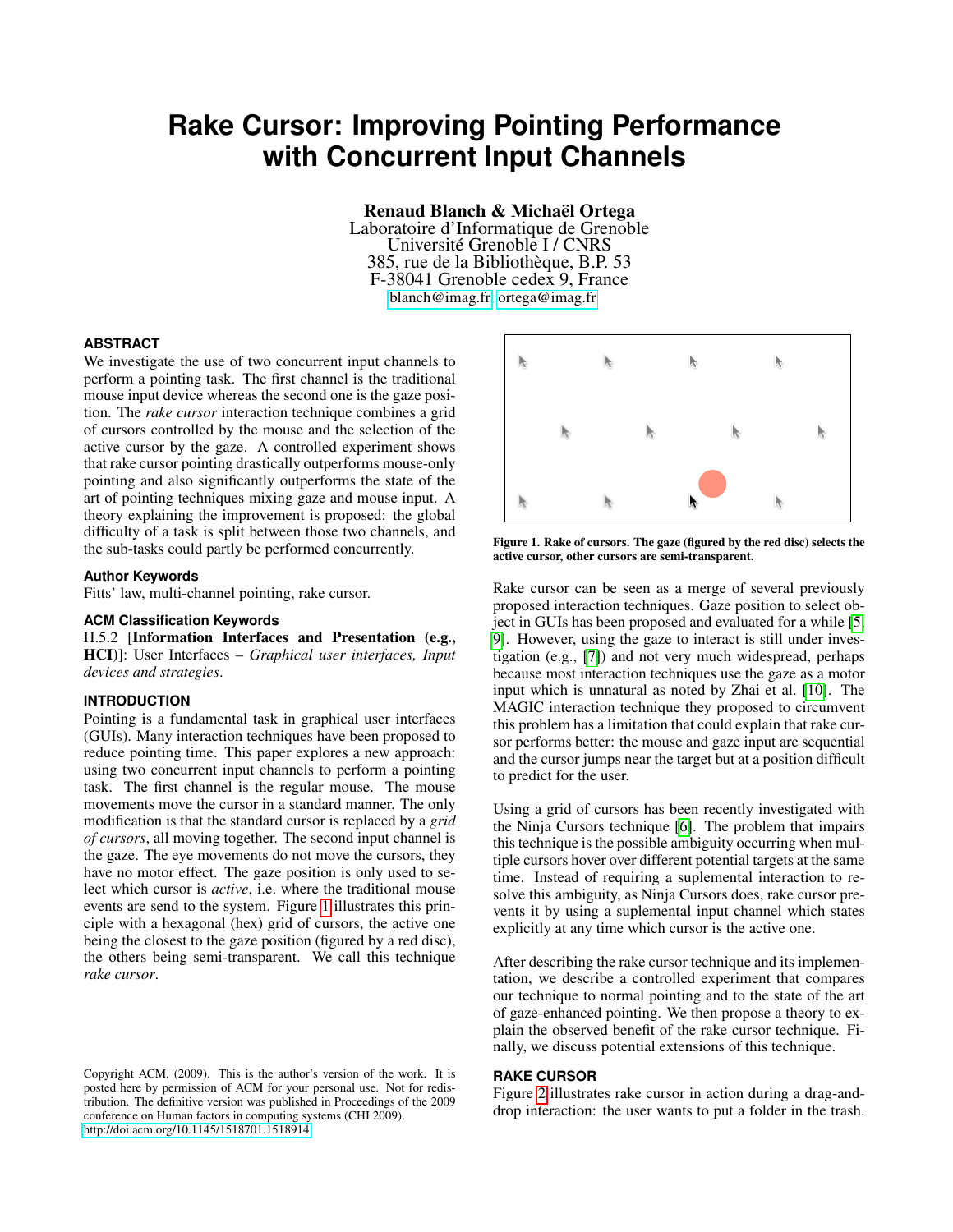

Figure 2. Multiple cursors drag- (left) and-drop (right). The gaze selects the active cursor (red discs figure the gaze position added, cursors magnified).

The normal interaction implies to traverse the whole screen while holding the mouse button depressed, which is a tedious task. With the rake cursor, the cursor grabbing the folder is active when the user starts the drag (left). Since the goal is the trash, it becomes naturally the gaze focus, which makes the closest cursor active (right). Since the cursor was already at that location the change does not introduce visual discontinuity and thus does not perturb the eye. The movement remaining to complete the task is easy: its amplitude is bounded by the distance between the cursors  $(D_R)$ .

#### **Implementation**

Given the system cursor position, we compute the possible positions for the cursor on a hex grid. We choose this grid because of its regularity and because it is known to be the densest plane lattice packing<sup>[1](#page-1-1)</sup> thus giving the best tradeoff between cursor density and *DR*.

Those rake positions are used each time a mouse movement is detected as illustrated by Algorithm [1:](#page-1-2)

- the position of the gaze is monitored and recorded in order to be used by the mouse movement handler;
- the motion of the mouse is also monitored, it triggers the recording of the current cursor position, and then schedules an immediate redisplay;
- when redisplaying, a semi-transparent cursor is drawn at each rake position, and the position closest to the last known gaze position is recorded (best position);
- finally, if the current system cursor position is not the best, it is wrapped to this position (triggering a mouse motion event, which reenters the process described here).

Two implementation details should be noticed. First, after each redisplay the gaze position is updated to the computed best position. We do this to reduce the impact of a lack of gaze tracking: the cursor is not trapped in the neighborhood of the last known gaze position if it is not updated. This enables a graceful degradation of the technique. Second, the gaze does not produce any modification of the state of the

```
<sup>1</sup> E. W. Weisstein. Circle Packing. 2008.
```
<http://mathworld.wolfram.com/CirclePacking.html>

<span id="page-1-2"></span>

| <b>Algorithm 1</b> Rake cursor – handling events            |                                                                |
|-------------------------------------------------------------|----------------------------------------------------------------|
| Variables starting with $p$ are 2D positions on the screen. |                                                                |
| global $p_g, p_c$                                           | gaze and cursor positions                                      |
| <b>procedure</b> $ON_GAZE_MOVE(p)$                          |                                                                |
| $p_g \leftarrow p$                                          | record gaze position                                           |
| procedure $ON\_MOUSE\_MOVE(p)$                              |                                                                |
| $p_c \leftarrow p$                                          | record cursor position                                         |
| REQUEST_REDISPLAY()                                         |                                                                |
| <b>procedure</b> ON REDISPLAY()                             |                                                                |
| $p_b \leftarrow p_c$                                        | compute best cursor position                                   |
|                                                             | $d_b \leftarrow   p_c - p_g  $ (i.e. minimum distance to gaze) |
| for all $p \in \text{COMPUTE\_RAKE\_POSITIONS}(p_c)$ do     |                                                                |
| $d \leftarrow   p-p_{g}  $                                  |                                                                |
| if $d < d_h$ then                                           |                                                                |
| $p_b \leftarrow p$<br>$d_h \leftarrow d$                    |                                                                |
| if $p \neq p_c$ then                                        | draw supplemental cursors                                      |
| DRAW CURSOR $(p)$                                           |                                                                |
| if $p_b \neq p_c$ then                                      | wrap system cursor                                             |
| MOVE_SYSTEM_CURSOR $(p_h)$                                  |                                                                |
| $p_g \leftarrow p_b$                                        |                                                                |

<span id="page-1-0"></span>GUI by itself. The active cursor can change only when a mouse motion event occurs. Thus, when the user does not move the mouse, the display is totally stable. A reference implementation for Mac OS X is made freely available<sup>[2](#page-1-3)</sup>.

#### **Applications**

The rake cursor can be used directly on any GUI. It only requires to have a gaze tracker. This requirement may seem high given the cost of current eye tracking solutions, but the tracking our technique needs does not have to be very precise. Since the gaze is not used to point but to select the active cursor, the requirement on the precision of the tracking is low: it only needs to disambiguate between cursors that are  $D_R$  (typically  $\approx$  400) pixels distant from each others. This precision is much less than the one expected for standard eye trackers. A pure software tracking using a webcam could thus be sufficient for the rake cursor technique.

Rake cursor would be of particular interest for disabled people with limited movement capacity. It reduces the amplitude of movements, thus limiting the effort needed. In contrast to other eye tracking based input techniques, it does not use the gaze as a motor channel, and thus it does not stress the user.

Another good property of the rake cursor is that the cursor is literally *anywhere* at *anytime*. The little (but annoying) trouble of loosing the cursor is totally suppressed by the rake cursor technique: the cursor can not be loosed because it is where you look. More seriously, extending the rake to multiple displays would generalize the Multi-Monitor Mouse technique [\[2\]](#page-3-5). This requires an eye trackers spanning the displays or multiple eye trackers but also solves other issues such as drag-and-drop spanning displays [\[1\]](#page-3-6).

<span id="page-1-3"></span><sup>2</sup> The source code is available at:

[http://iihm.imag.fr/blanch/projects/rake-cursor/.](http://iihm.imag.fr/blanch/projects/rake-cursor/)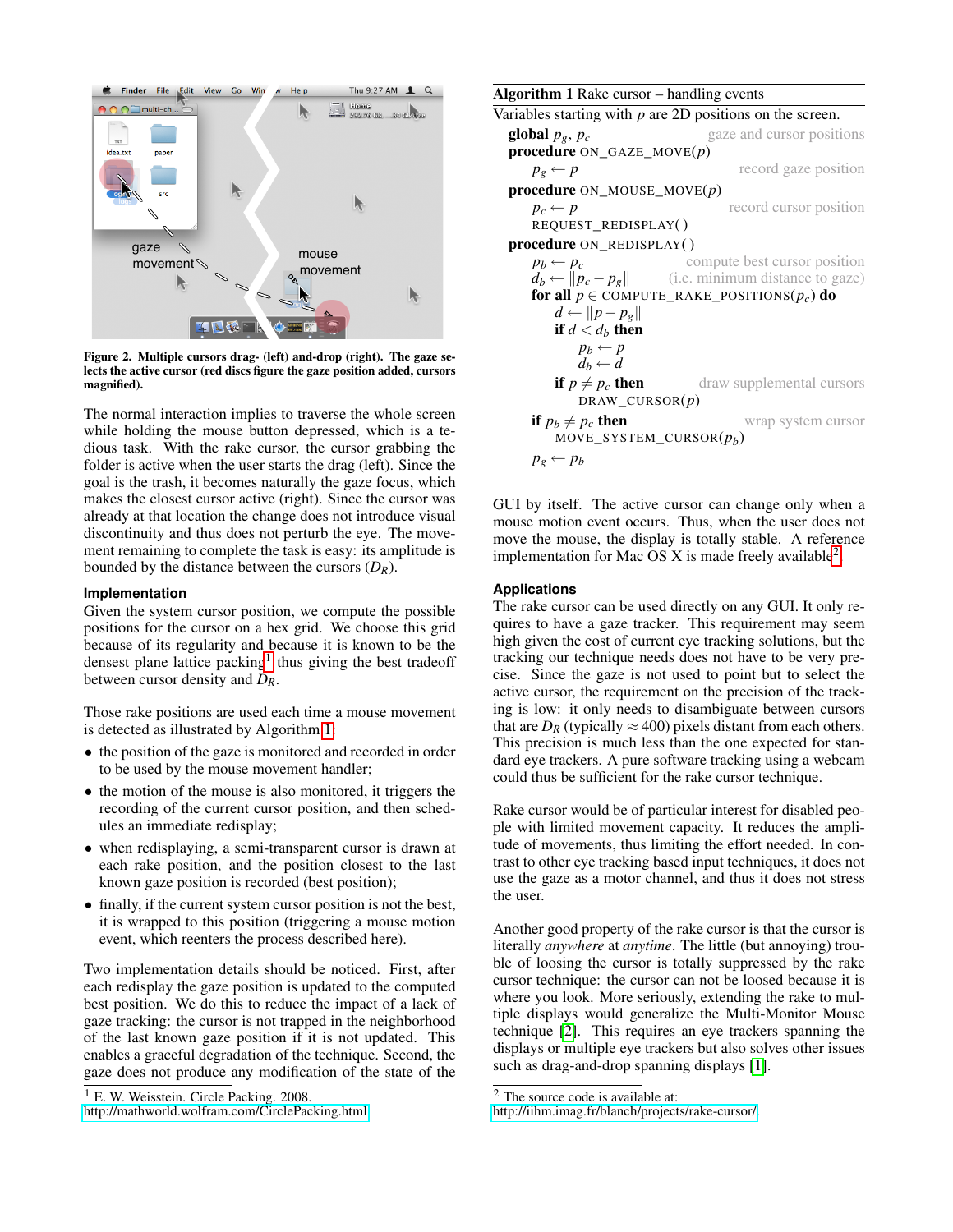# **EXPERIMENTAL VALIDATION**

To test the rake cursor idea, we ran a controlled experiment. Since we just wanted to show that the idea is worth exploring, we choose to use the well established, minimalist, *à la* Fitts, 1D protocol. In such a setup where there is only one target, there is no possible ambiguity for the Ninja Cursors technique, so it would at least be as good as the rake cursor technique. Comparing the two techniques would require a more elaborated setup (e.g., a 2D setup inspired by the ISO 9241-9) stressing the techniques with distractor targets.

#### *Task*

Participants had to perform successive 1D discrete pointing tasks. They had to move the cursor, represented by a one pixel thick vertical black line, to the start position marked by a gray rectangle on the left of the screen, rest there for 0.5 s, start moving to the target —a blue rectangle— as soon as it appeared on the right, and click it (Figure [3\)](#page-2-0). After each block, their error rates were displayed and they were encouraged to conform to a nominal 4% error rate by speeding up or slowing down.

#### *Conditions and Procedure*

The control (C) condition used a mouse without acceleration. The magic (M) condition used a 1D implementation of the MAGIC technique: on a mouse motion, if the cursor is farther than 120 pixels from the gaze, it is wrapped to the gaze with a 120 pixels undershoot (distance suggested by [\[10\]](#page-3-3)). The rake (R) condition used a 1D rake i.e. an array of 6 one pixel thick vertical black lines 200 pixels distant.

# Four *ID*s (3, 4, 5, 6) and two sizes (*D* = 511 or 1023 pixels) were used, giving eight possible tasks. *W*s are then given by Equation [\(1\)](#page-3-7) that links *ID*, *D* and *W*. A pseudo-random series of 80 trials (10 times each possible task), balanced to minimize order effects, was build. This series was split into 2 blocks of 40 trials to allow a pause in the middle of the series. Those two blocks were repeated for each technique condition, making each participant perform 240 trials.

An order for the three conditions was chosen for each participant: the first pair of blocks were performed using the C condition, the second and third pairs were performed using the R then M conditions for half of the participants, and



Figure 3. Experimental setup with a rake cursor (the active cursor on the target is the one which is looked at by the user).

the M then R condition for the other half. Each series was preceded by 10 randomly-chosen tasks using the same condition to train the participants.

## *Subjects and Apparatus*

Sixteen unpaid adult volunteers, 5 female and 11 male, served in the experiment. We had to discard one of the them because the gaze tracker could not produce accurate gaze position for him (presumably due to reflects on his glasses). The experiment was conducted using a custom software and a Tobii ET-17 eye tracker (17-inch  $1280 \times 800$  monitor).

# **Results**

The effects of the technique were explored by analyzing four dependent variables: error rate (*ER*), reaction time (*RT*), movement time ( $MT$ ), and total time ( $TT = RT + MT$ ). Repeated measures analyses of variance were performed on these four variables. We analyzed the effects of the three factors (3 conditions, 4 indices of difficulty, and 2 sizes) in a within-participant full-factorial design.

## *Error rate*

*ER* is 3.86% on average (slightly better than the 4% consign). The strongest effect on *ER* is the technique ( $F_2$  = 5.96,  $p = 0.0026^3$  $p = 0.0026^3$ , the second one is *ID* ( $F_3 = 4.55$ ,  $p =$ .0035). The rake condition gives the best error rate  $(2.25 \pm 2.2\%$ <sup>[4](#page-2-2)</sup> vs.  $2.75 \pm 2.0\%$  for M;  $6.58 \pm 4.1\%$  for C).

#### *Movement time*

The strongest effect on *MT* is the technique condition ( $F_2$  = 120.66∗ [5](#page-2-3) ). The rake condition gives the lowest movement times  $(0.64 \pm .14s \text{ vs. } 0.88 \pm .10s \text{ for M}; 1.39 \pm .22s \text{ for C}).$ As expected, *ID* has also a very strong effect  $(F_3 = 45.57*)$ . We can also notice a significant effect of the interaction between *D* and the condition on *MT* which is probably due to the fact that for R, the difficulty of the pointing task is not *ID* but *ID<sup>S</sup>* which depends on *D* and *DR*.

#### *Reaction time*

The strongest effect  $(F_2 = 131.82*)$  on *RT* is the condition. This is not usual for pointing experiments. Further investigation shows that the *RT* are pair-wise significantly different (Student's *t* test), although less significantly for C and M. The rake condition gives the slowest reaction time  $(0.40 \pm .06s \text{ vs. } 0.30 \pm .04s \text{ for M}; 0.28 \pm .03s \text{ for C}).$  A plausible explanation is that the multiple cursors of the rake adds a cognitive load: the selection of the active cursor is not fully parallelized with the pointing.

# *Total time*

Since *RT* is longer for the R condition, and *MT* shorter, the best way to compare the techniques is to consider the total time *T T*. The main effects on *T T* are the condition  $(F_2 = 88.18*)$  and *ID*  $(F_3 = 47.46*)$ . As for *MT*, the interaction between *D* and the condition is significant. A Student's *t* test shows that *T T* is significantly different for each pair of conditions with R being the fastest technique, M the second fastest, both outperforming C  $(1.04 \pm .15s \text{ vs.})$  $1.18 \pm .09$ s for M;  $1.68 \pm .22$ s for C, Figure [4\)](#page-3-8).

<span id="page-2-1"></span><span id="page-2-0"></span><sup>3</sup> The total number of degree of freedom (371) is omitted for *F*s.

<span id="page-2-3"></span><span id="page-2-2"></span> $4 \mu \pm \sigma$  gives the mean  $(\mu)$  and standard deviation  $(\sigma)$  across users.  $5 *$  denote  $p < .0001$ .